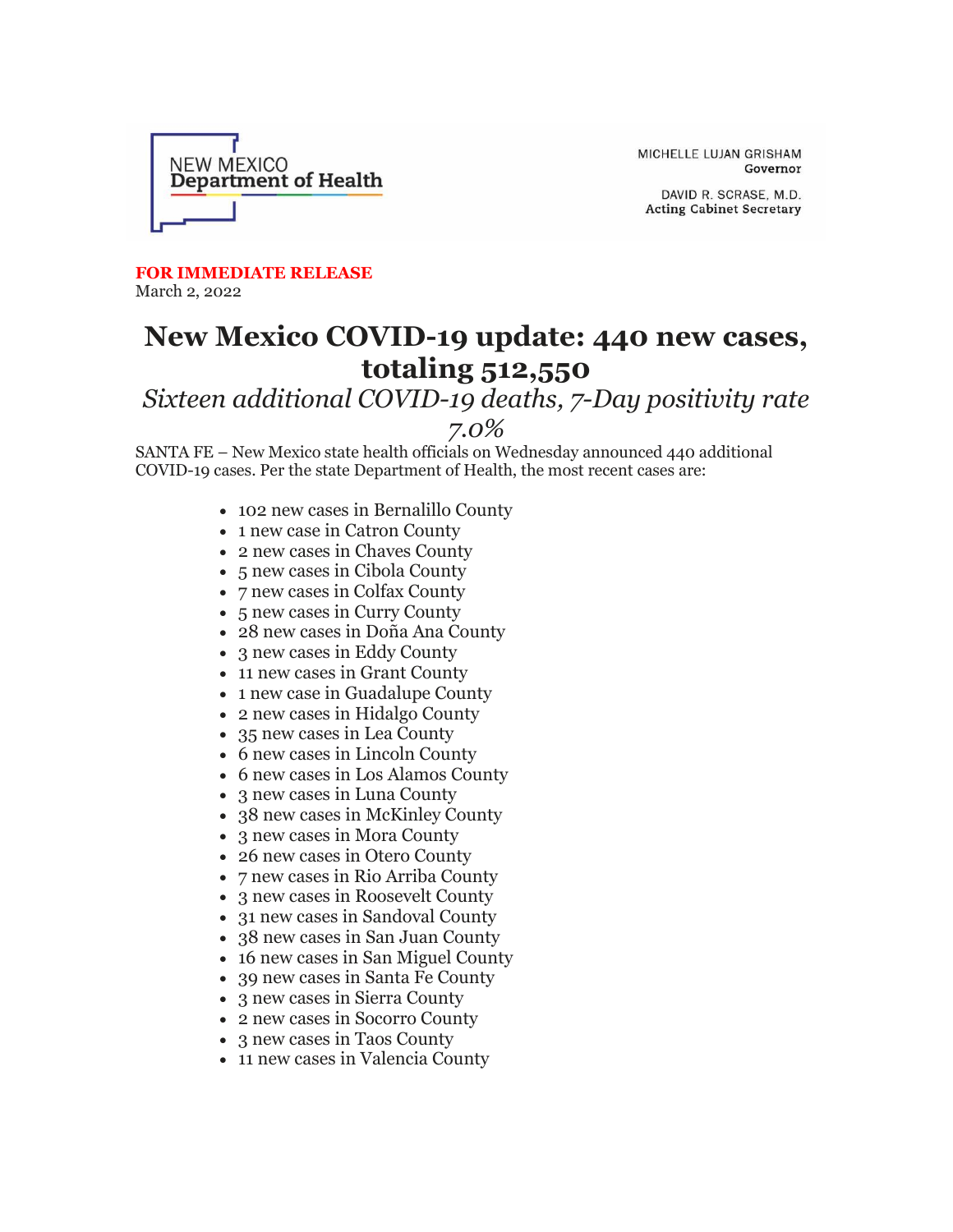- 1 new case among individuals held by federal agencies at the Cibola County Correctional Center
- 1 new case among individuals held by federal agencies at the Otero County Processing Center
- 1 new case among New Mexico Corrections Department inmates at the Central New Mexico Correctional Facility in Valencia County

The Department of Health on Wednesday reported sixteen additional deaths in New Mexico related to COVID-19:

Eleven recent deaths:

- A female in her 80s from Bernalillo County. The individual was hospitalized and had underlying conditions.
- A male in his 50s from Bernalillo County. The individual was hospitalized and had underlying conditions.
- A second male in his 50s from Bernalillo County. The individual was hospitalized and had underlying conditions.
- A male in his 80s from Bernalillo County.
- A second male in his 80s from Bernalillo County. The individual was hospitalized and had underlying conditions.
- A male in his 90s from Bernalillo County.
- A male in his 50s from Chaves County. The individual was hospitalized.
- A female in her 80s from Luna County. The individual had underlying conditions.
- A male in his 80s from San Juan County. The individual was hospitalized and had underlying conditions.
- A female in her 70s from Taos County. The individual was hospitalized.
- A male in his 80s from Valencia County. The individual was hospitalized and had underlying conditions.

Five\* deaths  $> 30$  days:

- A female in her 30s from Bernalillo County. The individual had underlying conditions.
- A male in his 30s from Bernalillo County. The individual was hospitalized.
- A male in his 70s from Bernalillo County.
- A male in his 60s from Eddy County. The individual was hospitalized and had underlying conditions.
- A female in her 30s from San Juan County.

Correction: Upon further investigation, 2 deaths reported 1/20 in Curry County and 2/17 in Bernalillo County were not due to COVID.

1 death of a resident of Curry County

• 1 female in 80s, underlying conditions

1 death of a resident of Bernalillo County

• 1 male in 80s<sup>\*\*</sup>, no underlying conditions

The number of deaths of New Mexico residents related to COVID-19 is now 6,939.

\*COVID related deaths are reported when a death certificate has been issued and some death certificates are delayed due to insufficient information.

The ten ZIP codes across the state with the most COVID-19 cases on Wednesday, Mar. 2 are:

- $88310 24$
- $87124 17$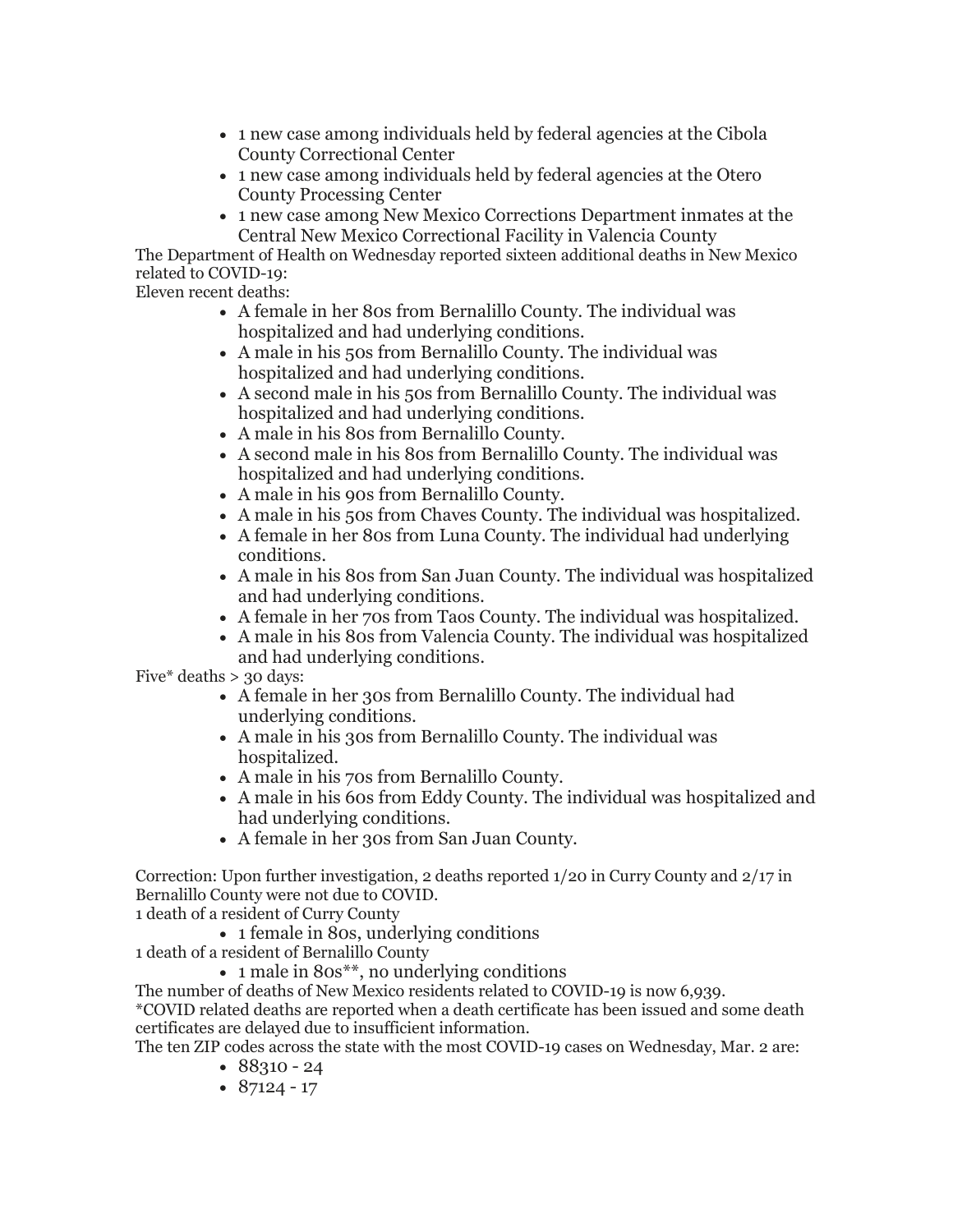- $87401 15$
- 88240 14
- $87301 12$
- 88260 12
- $87114 11$
- $87121 11$
- $87505 11$
- $87105 10$

Daily case counts and test numbers are raw data based on information the state receives today - meaning data that has not yet been scrutinized to identify potential duplicates or latearriving positives or negatives. Including the above newly reported cases, New Mexico has now had a total of 512,550 COVID-19 cases:

- Bernalillo County: 145,001
- Catron County: 406
- Chaves County: 21,262
- Cibola County: 6,830
- Colfax County: 2,390
- Curry County: 12,481
- De Baca County: 566
- Doña Ana County: 62,272
- Eddy County: 16,942
- Grant County: 6,531
- Guadalupe County: 1,093
- Harding County: 77
- Hidalgo County: 1,074
- Lea County: 19,106
- Lincoln County: 5,145
- Los Alamos County: 2,658
- Luna County: 6,660
- McKinley County: 25,494
- Mora County: 750
- Otero County: 13,232
- Quay County: 1,972
- Rio Arriba County: 9,644
- Roosevelt County: 4,956
- Sandoval County: 32,994
- San Juan County: 40,219
- San Miguel County: 5,681
- Santa Fe County: 27,741
- Sierra County: 2,014
- Socorro County: 3,771
- Taos County: 5,248
- Torrance County: 2,646
- Union County: 774
- Valencia County: 18,313

County totals are subject to change upon further investigation and determination of residency of individuals positive for COVID-19.

The Department of Health currently reports the following numbers of COVID-19 cases among individuals held by federal agencies at the following facilities: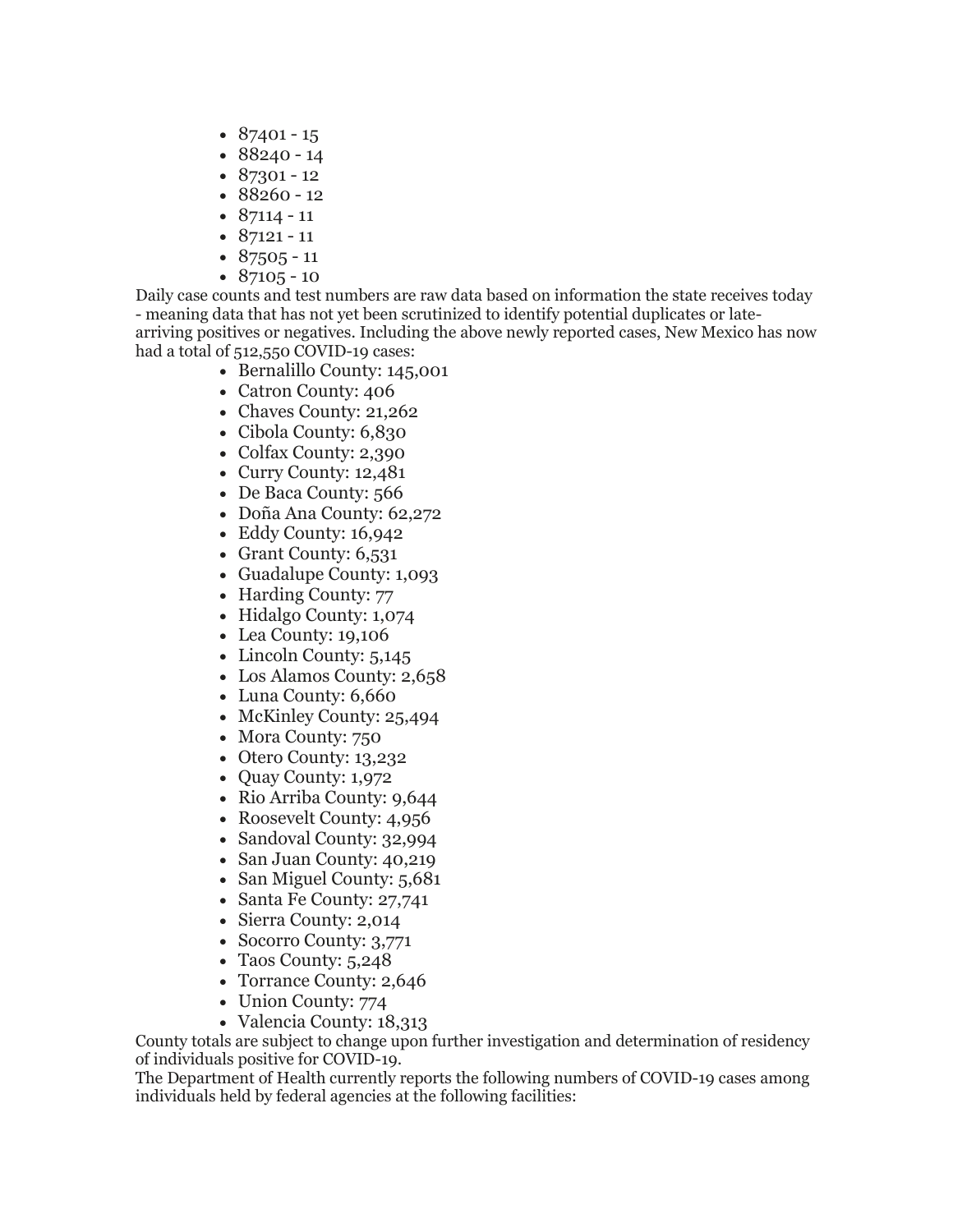- Cibola County Correctional Center: 550
- Otero County Federal Prison Facility: 614
- Otero County Processing Center: 929
- Torrance County Detention Facility: 428

The Department of Health currently reports the following numbers of COVID-19 cases among individuals held by the New Mexico Corrections Department at the following facilities:

- Central New Mexico Correctional Facility in Valencia County: 487
- Guadalupe County Correctional Facility: 328
- Lea County Correctional Facility: 933
- Northeast New Mexico Correctional Facility in Union County: 221
- Northwest New Mexico Correctional Center in Cibola County: 187
- Otero County Prison Facility: 589
- Penitentiary of New Mexico in Santa Fe County: 275
- Roswell Correctional Center: 369
- Southern New Mexico Correctional Facility in Doña Ana County: 313
- Springer Correctional Center in Colfax County: 271
- Western New Mexico Correctional Facility in Cibola County: 113

As of today, there are 236 individuals hospitalized in New Mexico for COVID-19. This number may include individuals who tested positive for COVID-19 out of state but are currently hospitalized in New Mexico. This number does not include New Mexicans who tested positive for COVID-19 and may have been transferred to a hospital out of state.

As of today, there are 468,114 COVID-19 cases designated as having recovered by the New Mexico Department of Health.

The Department of Health will no longer include data from the Long-Term Care Facilities, effective immediately. This data continues to be tracked by the New Mexico Aging and Long-Term Services Department and can be accessed here: [COVID-19 LTC Resources | NM Aging &](https://r20.rs6.net/tn.jsp?f=001cX_i8f-H2FD8ut1KO2tyY7CV6eg5zdtnQ2xW-HAYqR5iqNzF-WP1LtF43Dua4wm8Kar4EfUO_4Ki4Hed1IiDYwAnaIG0J3fpUMBQpthsV5TQFeMjokCjI3-wBBCLzPbmabf8_9GWmadSTmzfNv4wGQEqPKNM2xu-mfk_lAQESDJWFLCJTcB3mb5y8f49CL1kvfxx1agCyKr0-Inj5x8RP5gPL7NM8ldVA9RZpbPCvbPc5M9p5XuxbQ==&c=hXPR_-LfC6ToZ6Z2eCmwuVlVybnaHGYWPQm2DW6mI8trlvktJ-qFRQ==&ch=_pXy7Cy0OkmpEXp6VlEQprNHDM2-oYcgxGCfRlsK1Qe4K7IZJKBG6w==)  [Long-Term Services \(state.nm.us\)](https://r20.rs6.net/tn.jsp?f=001cX_i8f-H2FD8ut1KO2tyY7CV6eg5zdtnQ2xW-HAYqR5iqNzF-WP1LtF43Dua4wm8Kar4EfUO_4Ki4Hed1IiDYwAnaIG0J3fpUMBQpthsV5TQFeMjokCjI3-wBBCLzPbmabf8_9GWmadSTmzfNv4wGQEqPKNM2xu-mfk_lAQESDJWFLCJTcB3mb5y8f49CL1kvfxx1agCyKr0-Inj5x8RP5gPL7NM8ldVA9RZpbPCvbPc5M9p5XuxbQ==&c=hXPR_-LfC6ToZ6Z2eCmwuVlVybnaHGYWPQm2DW6mI8trlvktJ-qFRQ==&ch=_pXy7Cy0OkmpEXp6VlEQprNHDM2-oYcgxGCfRlsK1Qe4K7IZJKBG6w==)

Every New Mexican must work together to stem the spread of COVID-19. Wear a mask when in public and around others. **If you are sick, stay home as much as possible.**

New Mexicans who report symptoms of COVID-19 infection, such as fever, cough, shortness of breath, chills, repeated shaking with chills, muscle pain, headache, sore throat, congestion or runny nose, nausea or vomiting, diarrhea, and/or loss of taste or smell should call their health care provider or the NMDOH COVID-19 hotline immediately (1-855-600-3453).

The Department of Health strongly encourages the following groups to get tested:

● Symptomatic people displaying the COVID-19 symptoms of fever, cough, shortness of breath, chills, repeated shaking with chills, muscle pain, headache, sore throat, congestion or runny nose, nausea or vomiting, diarrhea, and/or loss of taste or smell;

Asymptomatic people who are close contacts or household members of people in their infectious period who have already tested positive for the coronavirus;

Asymptomatic people who live or work in congregate settings such as long-term care facilities and group homes;

Patients who are scheduled for surgery and whose provider has advised them to get tested before the procedure.